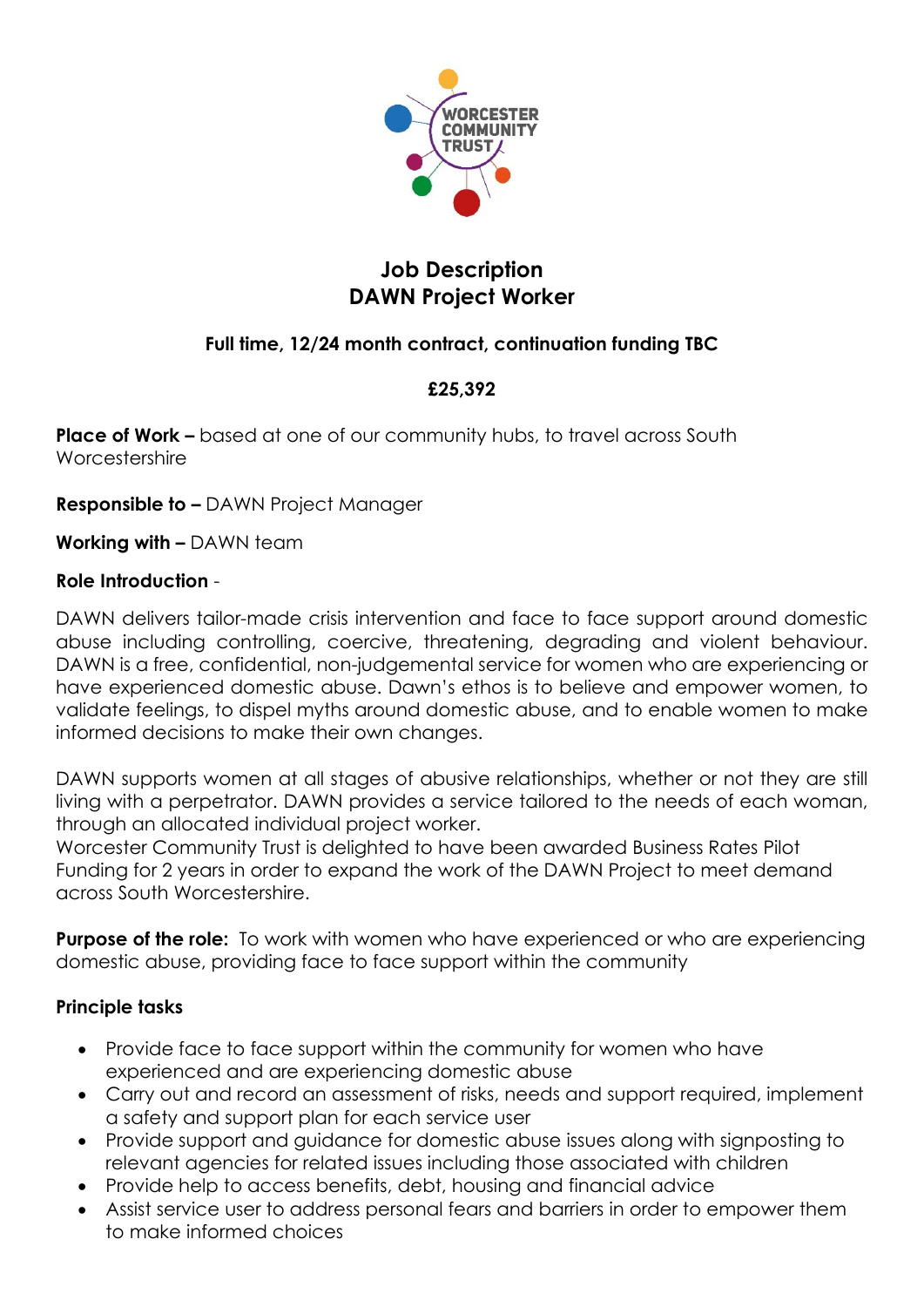- Explore solutions to build self-confidence and self-esteem, including delivering the Freedom programme one to one
- Deliver and facilitate group work sessions to develop peer support networks
- Comply with safeguarding and GDPR legislation in addition to all organisational procedures, policies and professional codes of conduct
- Maintain accurate records for the project
- Assist with the production of performance monitoring reports and project evaluation
- Promote the project with potential service users, partners and the wider community

### **Other requirements**

- Help to identify your own training needs and participate in training where requested to do so
- Ensure that all financial guidelines and procedures are understood and adhered to as appropriate
- Act as an advocate for WCT and work closely with partners organisations
- Observe the WCT code of conduct and policies and procedures
- Act as a good role model and champion best practice at all times
- Ensure that you take positive actions to safeguard children, young people and vulnerable adults you come into contact with, and follow correct WCT policies and procedures around safeguarding appropriate to your level of post
- Actively recruit and mentor volunteers to support service delivery
- To undertake such other duties, training and/or hours of work as may be reasonably required and which are consistent with the general level of responsibility of this job

This post is subject to an enhanced criminal record check under the arrangements established by the Disclosure and Barring Services

#### **Person specification**

#### **Experience**

- 2 years' experience of working with women who have experienced domestic abuse
- 2 years' experience of providing one to one support to service users
- Experience in working with groups of women
- An understanding of safeguarding and experience of social care procedures
- An understanding of court processes, both criminal and civil, affecting families
- An understanding of the Freedom programme and peer support networks
- Experience of report writing, performance monitoring and providing contract management information

#### **Skills**

- Excellent written and oral communication skills
- Ability to work with women from diverse backgrounds
- Ability to establish excellent working relationships both within the Trust and with partners
- Excellent interpersonal skills
- Able to motivate service users
- Able to act in a professional manner with integrity at all times, understanding of, and adherence to, professional boundaries